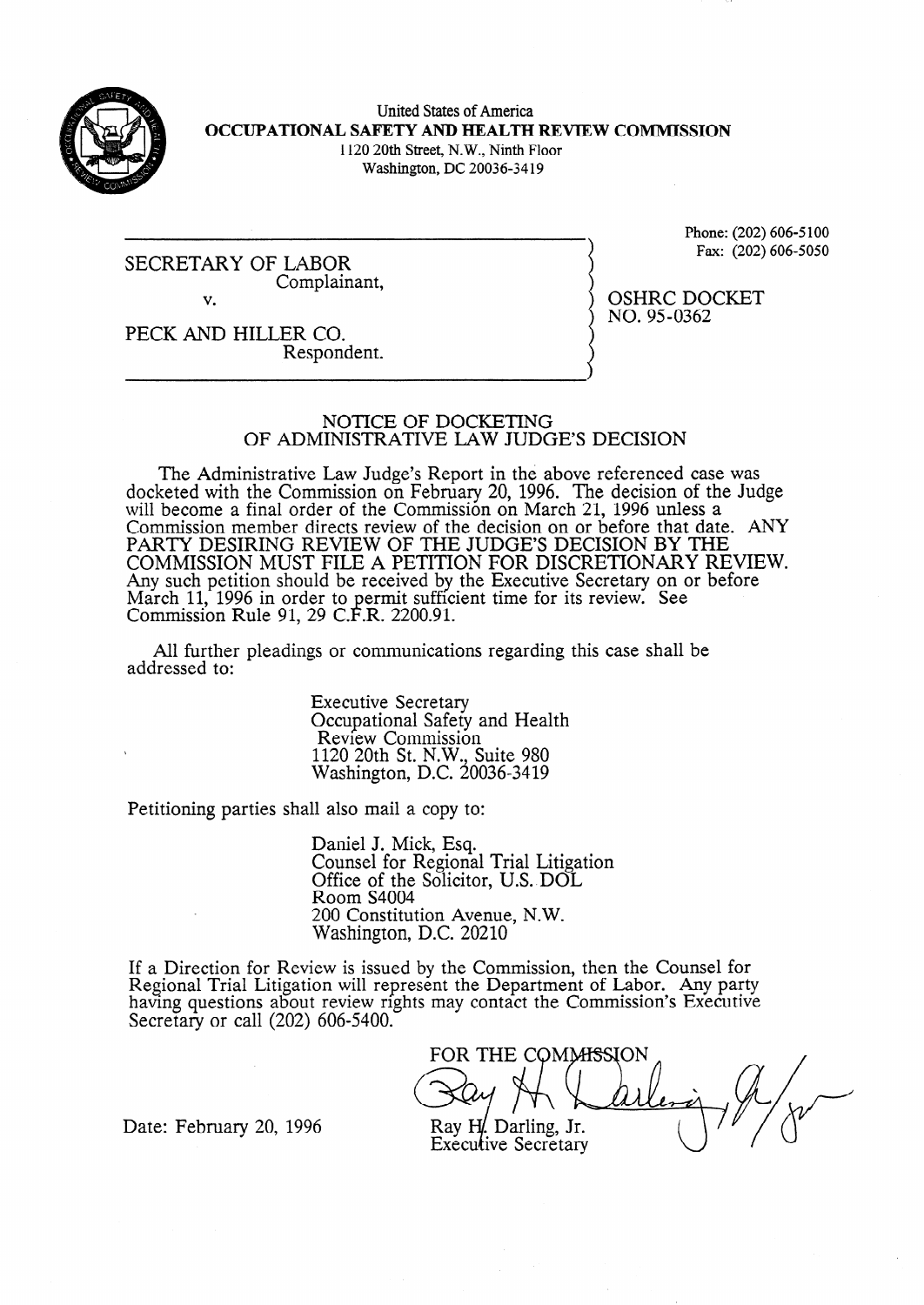# DOCKET NO. 95-0362

# NOTICE IS GIVEN TO THE FOLLOWING:

Rochelle Kleinberg Assoc. Regional Solicitor Office of the Solicitor, U.S. DOL 1111 Third Avenue, Suite 945 Seattle, WA 98101

Robert D. Peterson, Esq. 3300 Sunset Boulevard - Suite 110 Sunset Whitney Ranch Rocklin, CA 95677

James H. Barkley Administrative Law Judge Occupational Safety and Health Review Commission Room 250 1244 North Speer Boulevard Denver, CO 80204 3582

00109426569: 10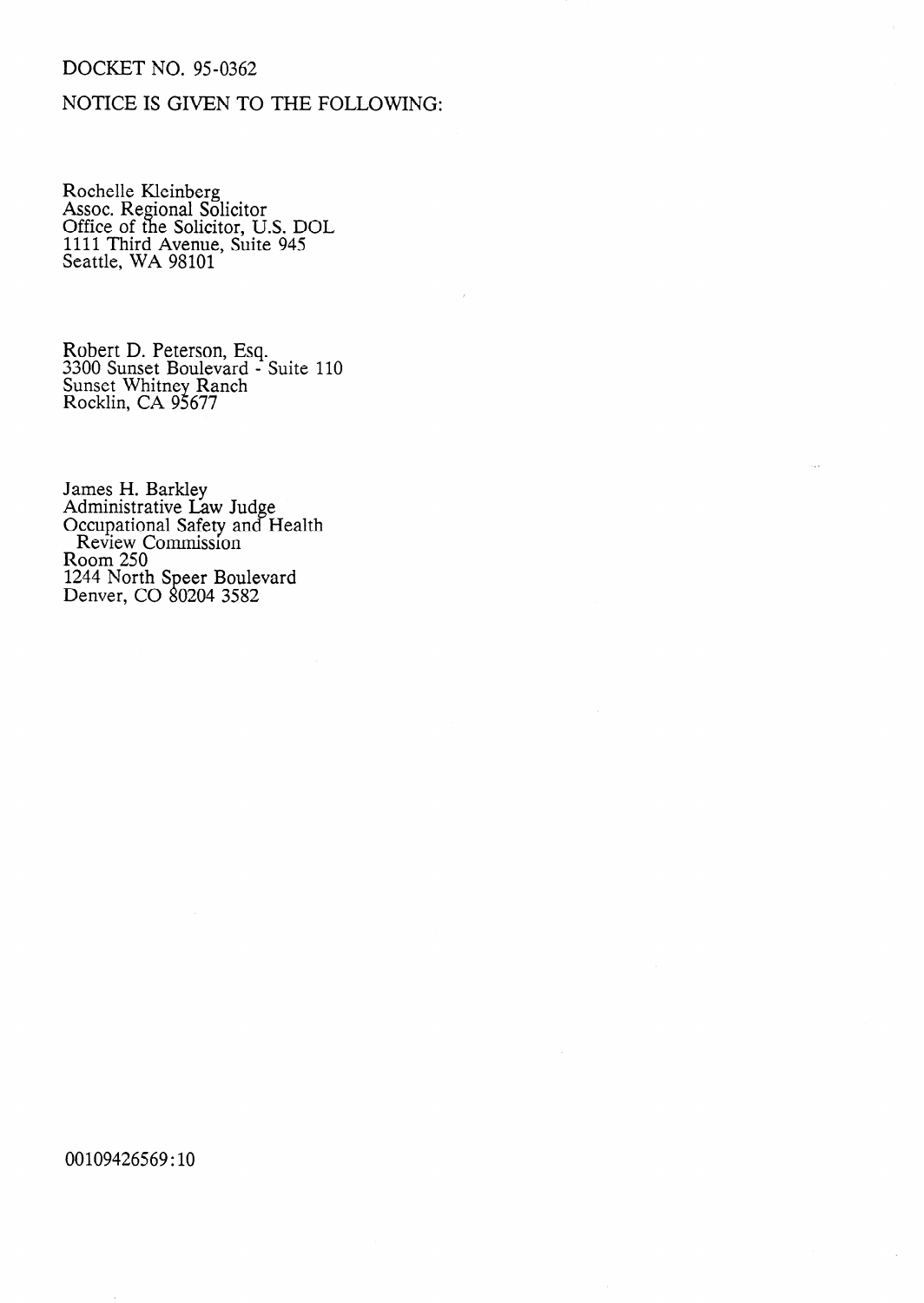

#### **UNITED STATES OF AMERICA OCCUPATIONAL SAFETY AND HEALTH REVIEW COMMISSION 1244 N. Speer Boulevard Room 250 Denver, Colorado 80204-3582**

i<br>! I i.

I i i<br>I

**PHONE:** COM (303) 844–3409<br>FTS (303) 844–3409 FAX: **20M (303) 844-3759**<br>FTS (303) 844-3759

OSHRC DOCKET NO. 95-0362  $\frac{1}{2}$  OSHRC DOCKET NO. 95-0362

PECK AND HILLER COMPANY,

PECK AND HILLER COMPANY, Respondent.

**APPEARANCES:** 

For the Complainant: Rochelle Kleinberg, Esq., Office of the Solicitor, U.S. Department of Labor, Seattle, Washington

 $R_{\rm C}$  , of the Solicitor, Office of the Solicitor, U.S. Department of Labor, Seattle, Washington, Seattle, Washington, Seattle, Washington, Seattle, Washington, Seattle, Washington, Seattle, Washington, Seattle, Washin Robert D. Peterson, Esq., Rocklin, California

Before: Administrative Law Judge: James H. Barkley

### **DECISION AND ORDER**

This proceeding arises under the Occupational Safety and Health Act of 1970 (29 U.S.C. Section 651 et seq.; hereafter called the "Act").

Respondent, (Peck), at all times relevant to this action maintained a place of business at Everett Naval Station, Everett, Washington, where it was engaged in concrete form shoring. Respondent admits it is an employer engaged in a business affecting commerce and is subject to the requirements of the Act.

On February 6, 1995 the Occupational Safety and Health Administration (OSHA) conducted an inspection of Peck's Everett work site. As a result of that inspection, Peck was issued citations alleging violations of the Act together with proposed penalties. By filing a timely notice of contest Peck brought this proceeding before the Occupational Safety and Health Review Commission (Commission).

On November 9, 1995, a hearing was held in Seattle, Washington, and this matter is ready for on November 9, 1995, a hearing was held in Seattle, Washington, Washington, and this matter is ready for ready for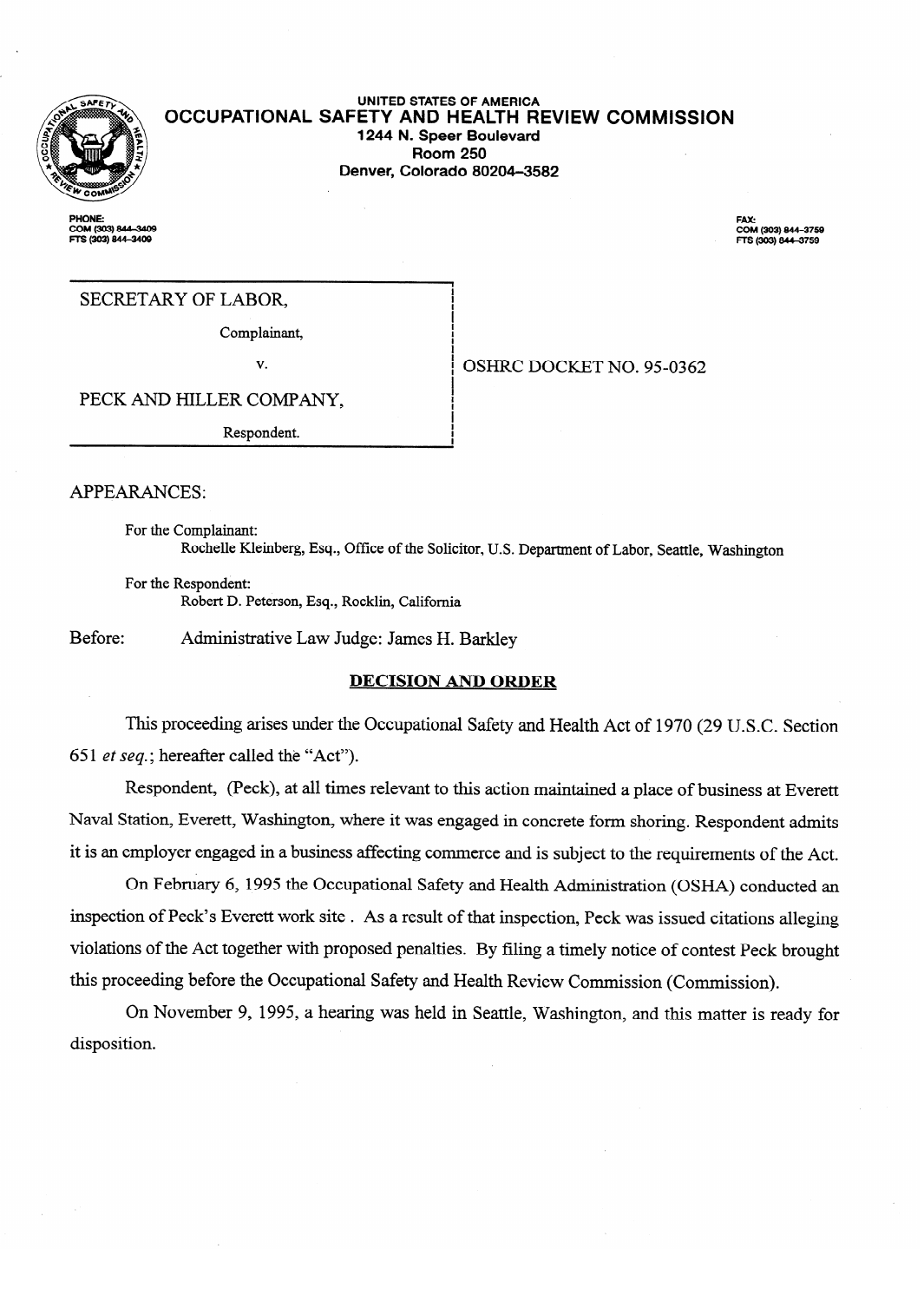#### Facts

On February 6, 1995, in response to an employee complaint, Compliance Officer (CO) Michael Bonkowski conducted an inspection of a work site at the bachelor enlisted quarters of the Everett Naval Station (Tr. 6). On the third floor, Bonkowski found a wire rope guardrail which was installed 49 inches above the top of the rebar floor (Tr. 10-11). A second wire rope guardrail was very slack, and sagged from 44" at its points of attachment to within 30" of the floor midway between its two supporting columns (Tr. 11-12). Eight employees of the steel erection contractor on the project, Carbek Steel, were exposed to the hazardous condition (Tr. 12).

At the time of the inspection, Peck's employees were working on the second floor building<br>formwork (Tr. 13). CO Bonkowski did not speak to any Peck employees regarding the third floor guardrails, but discussed the fall protection they were using on the second floor (Tr. 13, 24, 44). In that location all the Peck employees were properly using body harnesses or were working inside properly installed guardrails (Tr. 24). Peck had finished working on the third floor more than a week prior to the OSHA inspection; the was no evidence that any Peck employees had been in the area since (Tr. 29, 40, 43). Bonkowski stated that Peck's superintendent told him the lines on the third floor had been installed more loosely than those on the second floor because of problems with the lines pulling the vertical concrete forms out of plumb (Tr. 26). Bonkowski admitted he made no effort to determine whether the slack wire rope was, at the time of the inspection, in the same condition in which it had been installed (Tr. 41, 51).

The general contractor, Mortenson, was contractually responsible for maintaining the guardrails once Peck had ceased using them for their own employees (Tr.  $40, 48, 63, 66$ ).

## Alleged Violation of §1926.502(b)(1)

**Alleged Violation of \$1926.502(b)(l)** 

29 CFR 1926.502(b)(1): The top edge height of top rails, or equivalent guardrail system members, was not 42 inches (1.1 m) plus or minus 3 inches (8 cm) above the walking/working level:

a.) The guardrail on the west side of the third floor north wing of the BEQ was 49 inches above the rebar.

b.) The top rail of the wire rope guardrail along the north side of the third floor north wing of the BEO was so loose that, under its own weight, it deflected to within 30 inches of the walking surface. b.) The top rail of the wire rope guardrail along the north side of the third floor north wing of the BEQ was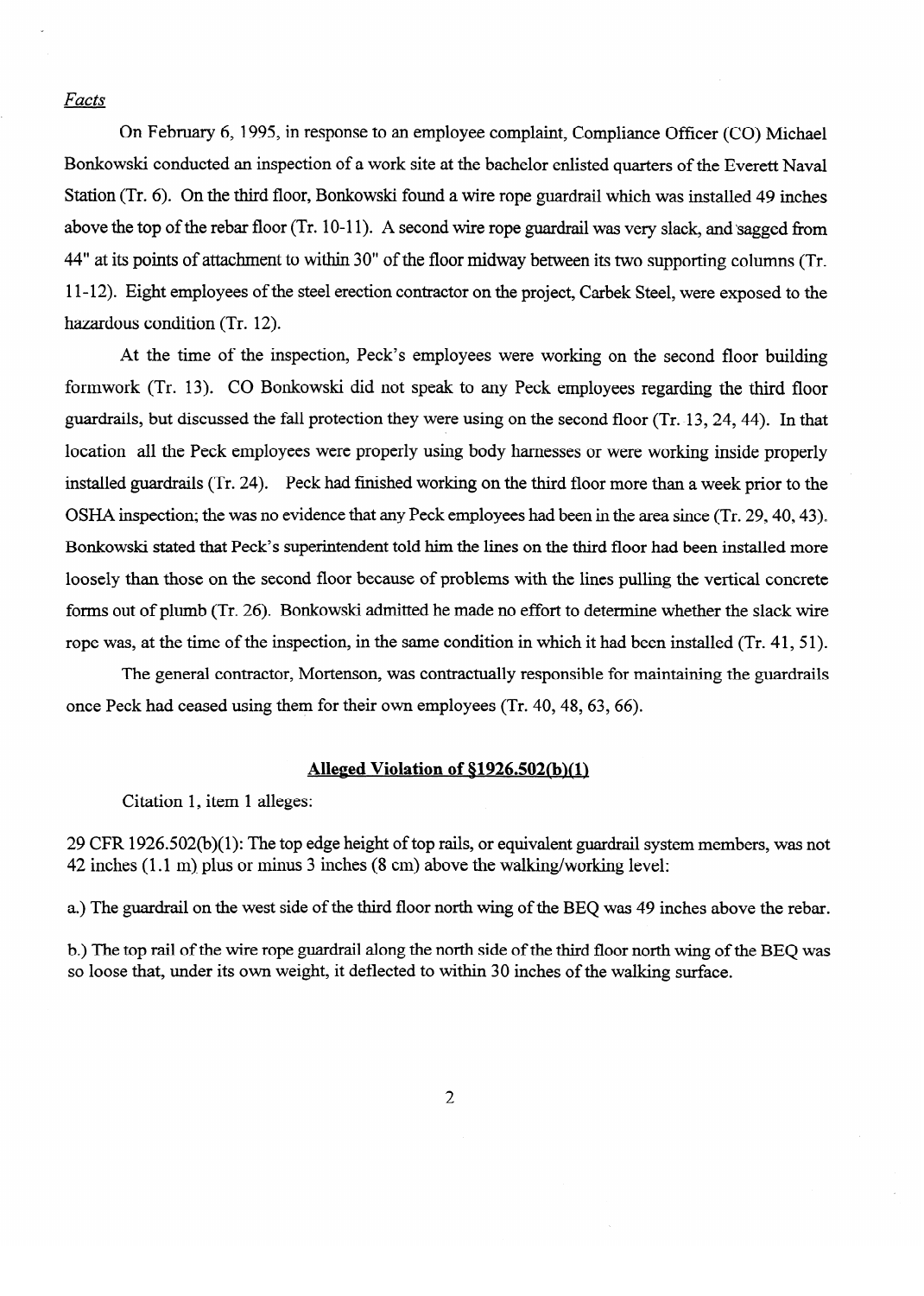The cited standard provides:

(b) "Guardrail systems." Guardrail systems and their use shall comply with the following provisions: (1) Top edge height of top rails, or equivalent guardrail system members, shall be 42 inches  $(1.1 \text{ m})$  plus or minus 3 inches  $(8 \text{ cm})$  above the walking/working level. When conditions inches (1.1 m) plus or minus 3 inches (8 cm) above the walking/working level. When conditions warrant, the height of the top edge may execut the 45-inch height, provided the guardrail system meets all other criteria of this paragraph.

#### *Discussion*

In order to prove a violation of section  $5(a)(2)$  of the Act, the Secretary must show by a preponderance of the evidence that (1) the cited standard applies, (2) there was a failure to comply with the cited standard,  $(3)$  employees had access to the violative condition and  $(4)$  the cited employer either knew or should have known of the condition with the exercise of reasonable diligence. See, e.g., Walker Towing Corp., 14 BNA OSHC 2072, 2074, 1991-93 CCH OSHD 129239, p. 39,157 (No. 87-1359, 1991), citing Astra Pharmaceutical Products, Inc., 9 BNA OSHC 2126, 2129, 1981 CCH OSHD 125,578, pp. 31,899-31,900 (No. 78-6247, 1981).

The record establishes that the cited conditions were in violation of  $\S 1926.502(b)(1)$ . Moreover, the record establishes the exposure of Carbek Steel's employees. The Commission has specifically held that it will impose liability on a subcontractor who creates or has control over a hazard even though only the employees of other subcontractors are exposed to the hazard. Flint Engineering & Construction Co., 15 BNA OSHC 2052, 1992 CCH OSHD 129,923 (No. 90-2873, 1992).<sup>1</sup> Peck, however, maintains that the Secretary failed to show that Peck had knowledge of the violative conditions, contending that Mortenson, the general contractor, had contractually assumed control over the guardrails' maintenance over a week prior to the OSHA inspection.

First, it is well settled that an employer may not contract out of its statutory responsibilities under the Act. Anning-Johnson Co., 4 BNA OSHC 1193, 1198 n.13, 1975-76 CCH OSHD 120,691 (Nos. 3694  $\&$  4409, 1976). As the Fifth Circuit stated in *Brock v. City Oil Well Service, Co.*, 795 F.2d 507 (5th Cir. 1986), the employer may elect to ensure the protection of employees by contracting out with others; however, the duty to provide the protection remains the employer's. "[I]f it does so and if those duties are however, the duty to provide the consequences, and his further remedy lies against the private party with

<sup>&</sup>lt;sup>1</sup> Though the circuits are split on the Commission's application of the multi-employer doctrine, See. Anthony Crane Rental, Inc., v. Reich, No., (D.C. Cir. December 1, 1995). [slip opinion], the ninth circuit has adopted it. See, Beatty Equip. Leasing, Inc. v. Secretary of Labor, 577 F.2d 534 (9th Cir. 1978).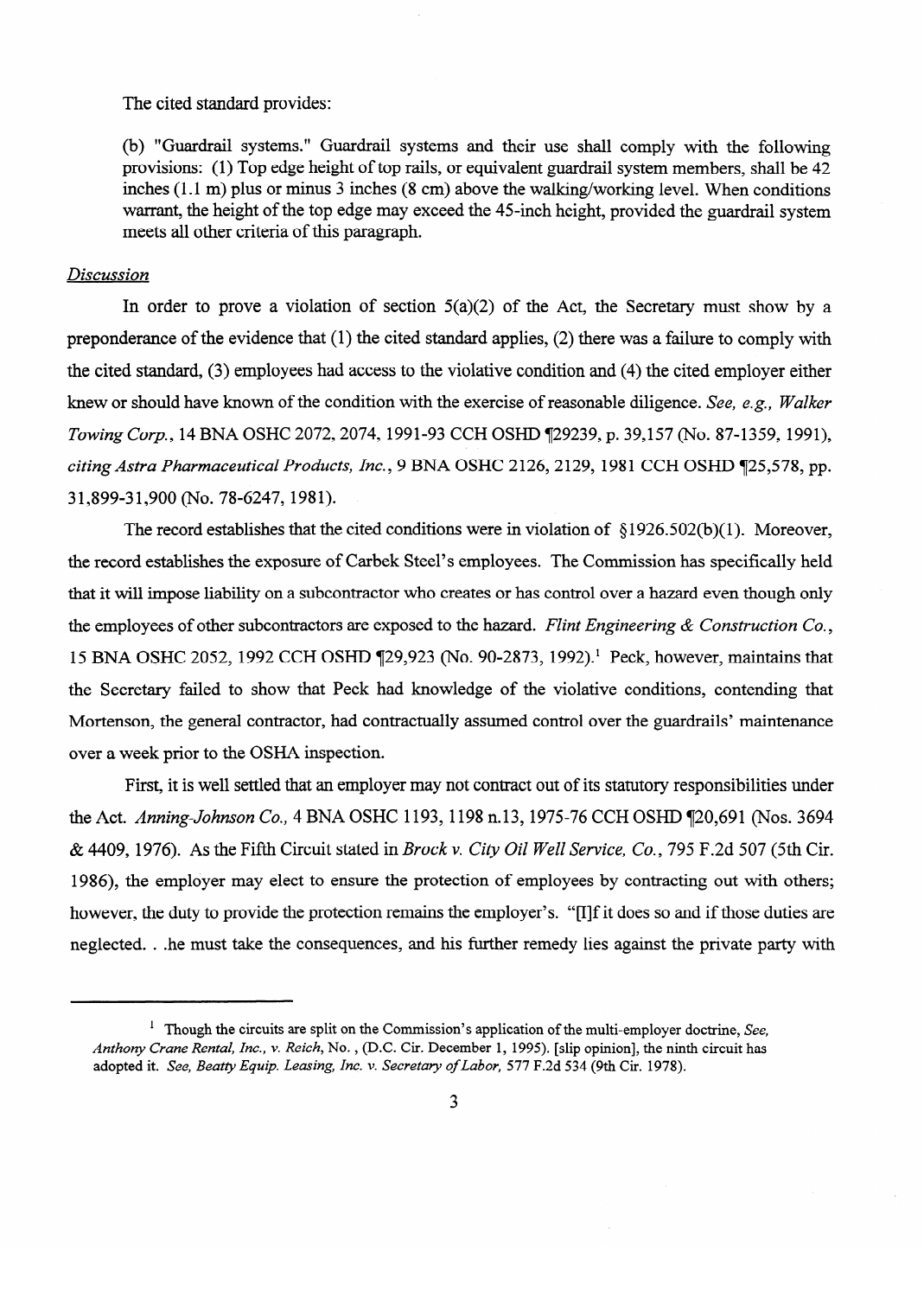whom he has contracted and whose breach exposes the employer to liability." *Id.* at *5* 12, *citing Central of Georgia Railroad Company* v. *OSHRC,* 576 F.2d 620, 625 (5th Cir. 1978). Despite its contractual arrangements with Mortenson, therefore, Peck remained responsible for hazards stemming from the guardrails it erected.

Secondly, although Peck claims lack of knowledge of the condition of the third floor guardrails at the time of the OSHA inspection, at the hearing Peck's counsel failed to introduce any evidence regarding the condition of the guardrails at the time that they were initially installed. Moreover, Peck admitted that the guardrails were loosely installed to avoid pulling the concrete forms out of plumb. Absent any evidence that the guardrails were initially installed correctly, this judge can only conclude that the guardrails were initially installed in the condition observed by CO Bonkowski, and that Peck had knowledge of the violation.

. The Secretary has established the cited violation.

Having affirmed the citation on the basis of the sagging guardrail, it is unnecessary to discuss the other allegation that a second guardrail was installed 4" too high. Assuming the existence of that violation, however, it is my view that such deviation from the specifications is not a "serious" violation. *Penalty* 

The Secretary proposes a penalty of \$900.00. CO Bonkowski established that a fall 25 feet from the third floor over the sagging guardrail would likely suffer broken bones and hospitalization, or death (Tr. 27). That violation was properly classified as "serious." Bonkowski believed the probability of an accident occurring was low and classified the gravity of the violation as moderate (Tr. 27). Deductions were allowed for size, good faith and prior history (Tr. 28).

To the extent the proposed penalty includes a portion for the guardrail of excessive height, the gravity is overstated. Accordingly a penalty of \$450.00 is assessed.